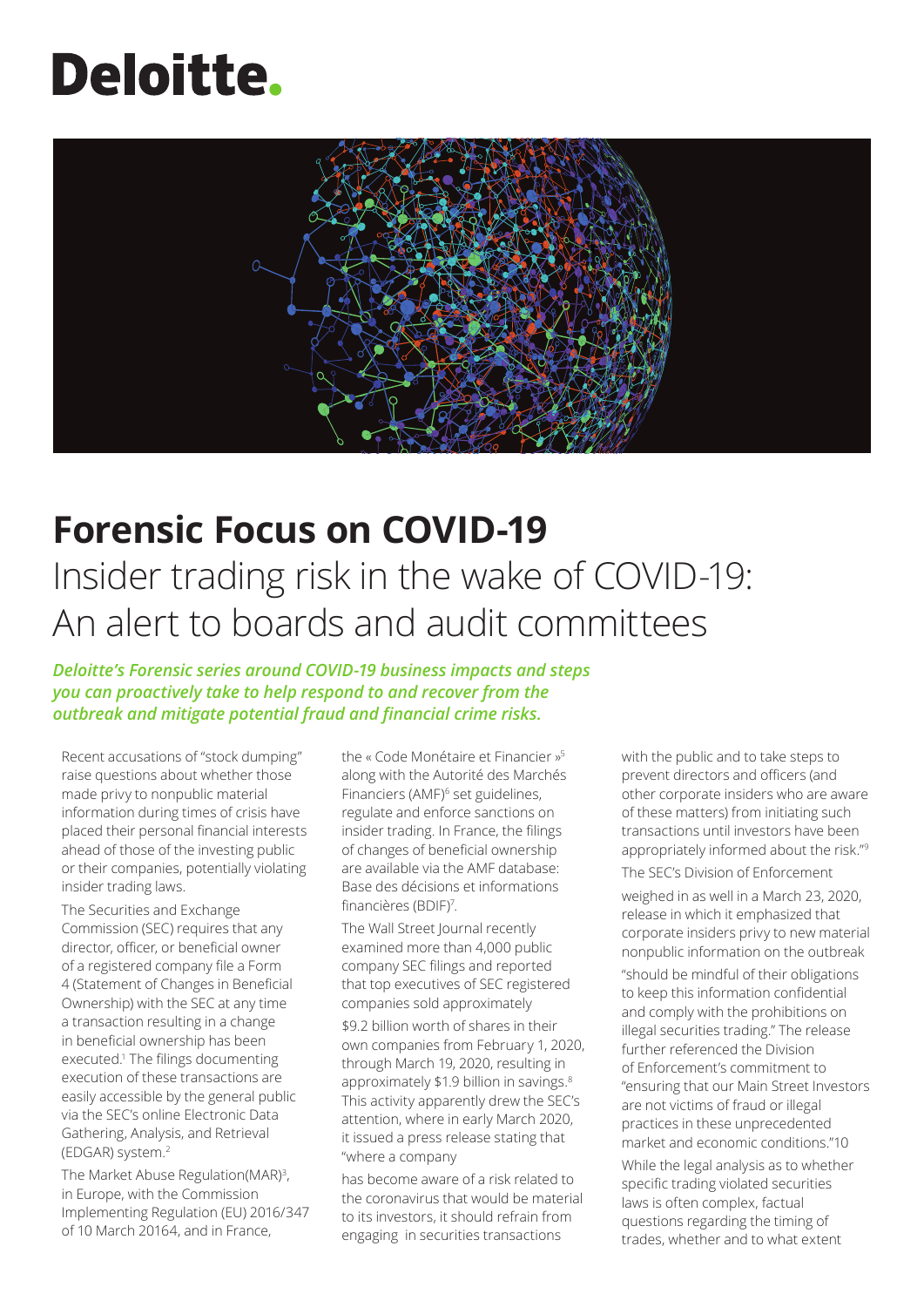nonpublic material information was available and disseminated prior to trading and to whom, the potential impact of such information to a company's financial condition and share price, and consistencies or inconsistencies between internal and public communications prior to and after trading activity—as well as other issues— will need to be resolved prior to legal determinations on the propriety of the trades.

In light of publicly disclosed trading activity and the recent SEC releases, boards of directors and audit committees, as well as legal and compliance departments of companies impacted by COVID-19, should assess whether trades made by insiders require additional scrutiny and/ or investigation. Potential "red-flag" transactions will require prompt attention to determine the propriety of the trades, as such transaction may well give rise to regulatory inquiries and potential shareholder litigation.

Deloitte Forensic possesses the experience and capabilities to assist attorneys and companies in conducting proactive and reactive investigations into such matters, including utilizing digital forensics to electronically collect, preserve, and analyze structured data (such as financial and accounting data) and unstructured data (such as emails and texts). Our digital capability also enables us to initiate or continue performing key investigative tasks remotely in an efficient and cost-effective manner. While the investigative requirements will differ for each investigation, the following tasks should be considered when conducting insider trading reviews or investigations:

#### **1. Identification of key personnel:**

Identify all directors, officers, and beneficial owners required to file the form with the regulator (SEC, AMF…) any time a transaction resulting in a change in beneficial ownership is executed.

#### **2. Timeline and market analysis:**

Establish a COVID-19 timeline of events, including general market conditions and events (for example, imposition of travel bans, timing of the first cases reported in specific countries, and specific stock market drop dates), as well as conditions and events specific to the company (such as internal and external discussions around closure of certain operations, announcement of layoffs, and impact of COVID-19 on business operations). The analysis should take into account the information being shared and discussed internally, with that of public statements made by the company on social media, in press releases, and in regulatory filings.

#### **3. Review of company documents:**

Obtain and review relevant company documentation, including (but not limited to) meeting minutes, policies and procedures, and preestablished stock sales plans to identify additional events that should potentially be considered and included in the timeline and market analysis.

Such a review could result in identification of (i) disclosure of nonpublic material information in meeting minutes, (ii) preestablished insider "blackout periods" documented in insider trading policies, and (iii) preestablished executive stock sales plans.

#### **4. Transactional review and analyses:**

Obtain and aggregate historical buying and selling data from Form 4 issued with the SEC for the last two to three years for directors, officers, and beneficial owners. Employ advanced analytics to establish historical asset acquisition and/or disposal trends. Compare such trends to the COVID-19 timeline relevant to the organization.

#### **5. E-discovery collections and review:**

Réaliser des collectes d'email ciblées ePerform focused email collection and review procedures based on the identification of potential redflag indicators to assess whether executives may have based their trades on certain confidential information not known to the public. The investigation should also assess whether such information may have also been communicated to relatives and close friends of the executives, since this will also likely be an area of focus to the regulators.

#### **6. Investigative interviews:**

A Conduct investigative interviews with key personnel, including those potentially implicated by the transactions in question, following the collection and analyses of the relevant documents and data described above.

Deloitte brings the right people, processes, and technologies to assist the board, audit committee, and legal and compliance executives with important and sensitive investigations.

### Vos contacts

#### **Dawn Neisen**

Director Deloitte Forensic dneisen@deloitte.fr 01 55 61 43 64

#### **Gilles Granger**

Director Deloitte Forensic ggranger@deloitte.fr 01 55 61 61 81

#### **Géraldine Llorente**

Partner Deloitte Forensic gllorente@deloitte.fr 01 40 88 78 30